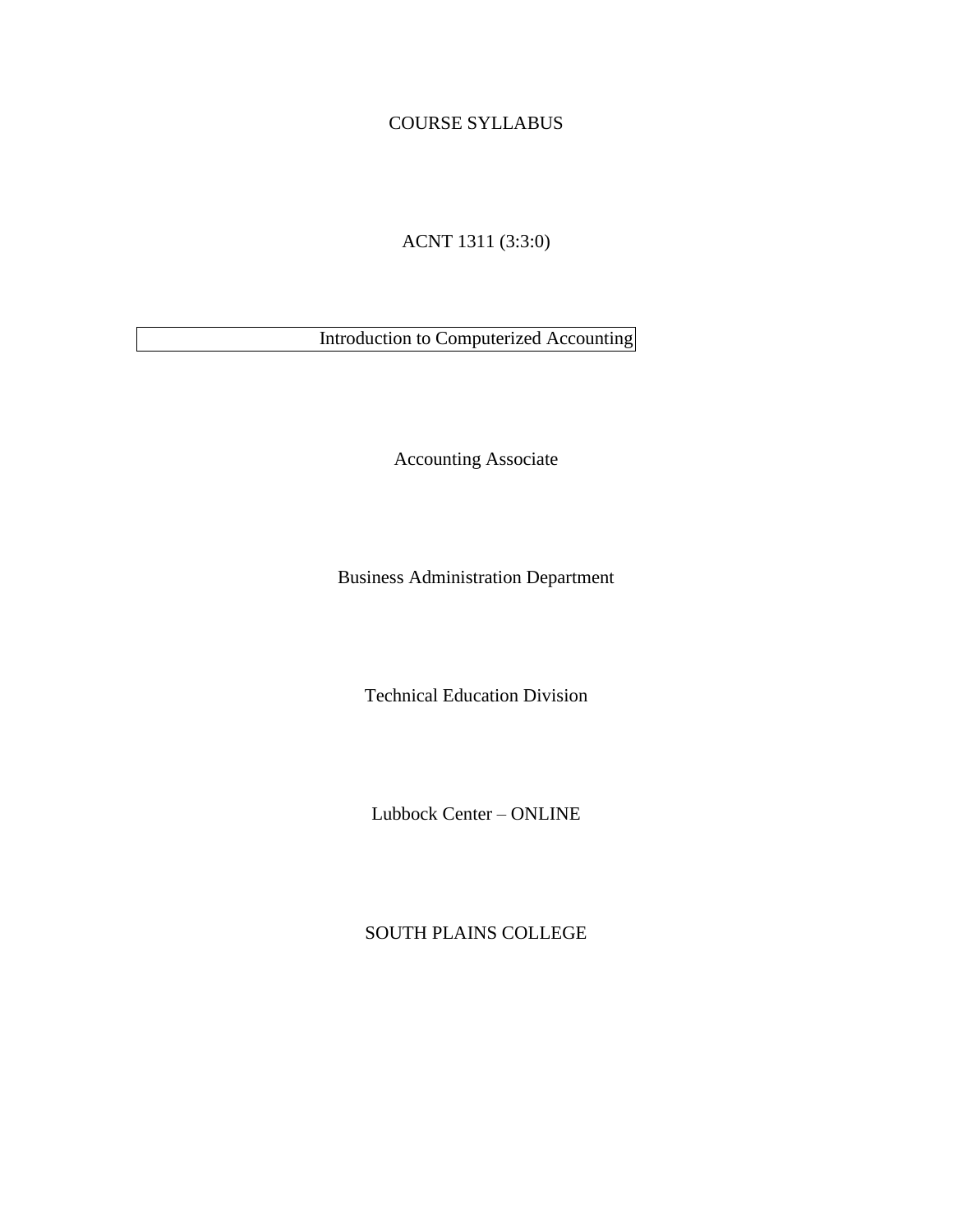# Vanessa Robison, CPA  **SYLLABUS**

# **COURSE TITLE: ACNT 1311 Introduction to Computerized Accounting**

**Note:** The instructor reserves the right to modify the course syllabus and policies, as well as notify students of any changes, at any point during the semester.

**Online Disclaimer: This is to notify you that materials you may be accessing in chat rooms, bulletin boards or unofficial Web pages are not officially sponsored by South Plains College. The United States Constitution rights of free speech apply to all members of our community regardless of the medium used. We disclaim all liability for data, information or opinions expressed in these forums.** 

**INSTRUCTOR:** Vanessa Robison, CPA

**OFFICE:** Room 120 I, Lubbock Center Campus HOURS: Please refer to office hours that are posted in the "Instructor Information" link in Blackboard and on office door

**TELEPHONE:** 806-716-4637

**E-MAIL:** vrobison@southplainscollege.edu

**COURSE DESCRIPTION***: Prerequisite: 3 hours of accounting or consent of instructor.* This course is an introduction to utilizing the computer in maintaining accounting records, making management decisions, and processing common business applications with primary emphasis on a general ledger package. YOU MUST REVIEW **BASIC DEBITS AND CREDITS** if it has been a while since your last accounting course.

**COURSE LEARNING OUTCOMES:** The student will utilize an application software to perform accounting tasks; maintain records and prepare and analyze reports for a business entity; complete a comprehensive project that entails the major course competencies and outcomes; and identify and explain the components of general ledger software.

**COURSE STRUCTURE:** This course is an online course, which means that you will access course information and respond to me and/or other students through the use of the Internet. **Blackboard** is used to deliver and manage this course. It is a software package that was written to help manage online courses. There is help available for students at the SPC Online Web site. You can access this site at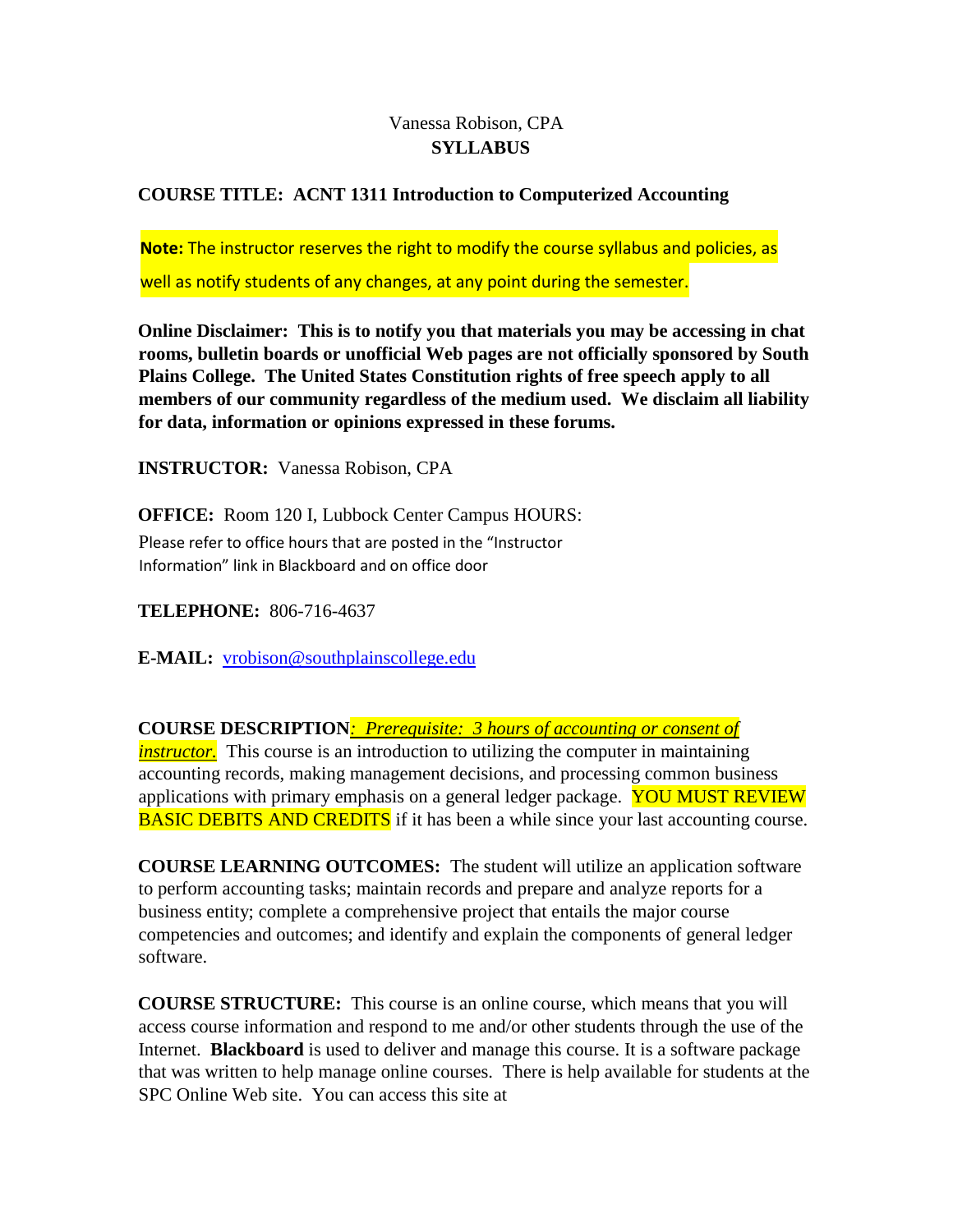[http://www.southplainscollege.edu/online/students/studentguide/index.htm.](http://www.southplainscollege.edu/online/students/studentguide/index.htm) Please take a moment to read over the information at this site before you get started.

# **TEXTBOOKS:** PLEASE READ ALL BLACKBOARD MESSAGES CONCERNING BOOK AND QUICKBOOKS ACCESS!

Publisher

*Using Quickbooks Accountant for Accounting 2018* , Glenn Owen, Cengage

**Author** OWEN

**ISBN** 978-0-357-04208-3

## **SUPPLIES:**

One Jump/FLASH Drive will be needed for this course –you will be backing up data on this flash drive so that you do not lose your work.

**COMPUTER REQUIREMENTS:** No particular brand of computer is recommended. It is the responsibility of the student to make sure that they have the necessary computer resources, skills, and prerequisite to take this class. Students are not required to purchase their own computer, but must have access to one that meets the requirements given below. There are computer labs available for student use on the Levelland, Lubbock, and Reese Center campuses.

*Hardware:* **The course is a PC-based course***. Please do not try to use a MAC computer system to complete this course AS THIS SOFTWARE WILL NOT WORK ON A MAC!* **Minimum computer hardware and software requirements are on page 1 in the QuickBooks textbook.**

In order to access the course, a Web browser is necessary. You need to use Internet Explorer 5.x or later, or Google Chrome (Chrome or Firefox is recommended over Internet Explorer). To obtain a free copy of this browser, go to the following site:

You will have to enable JavaScript in your browser to be able to utilize all the functionality available in Blackboard. If you are not sure how to enable JavaScript, please go the SPC Online Web site at <http://www.southplainscollege.edu/online/students/studentguide/index.htm>

*Internet Access:* The computer you are using must be able to connect to the Internet and allow you to browse the World Wide Web. E-mail access is required to communicate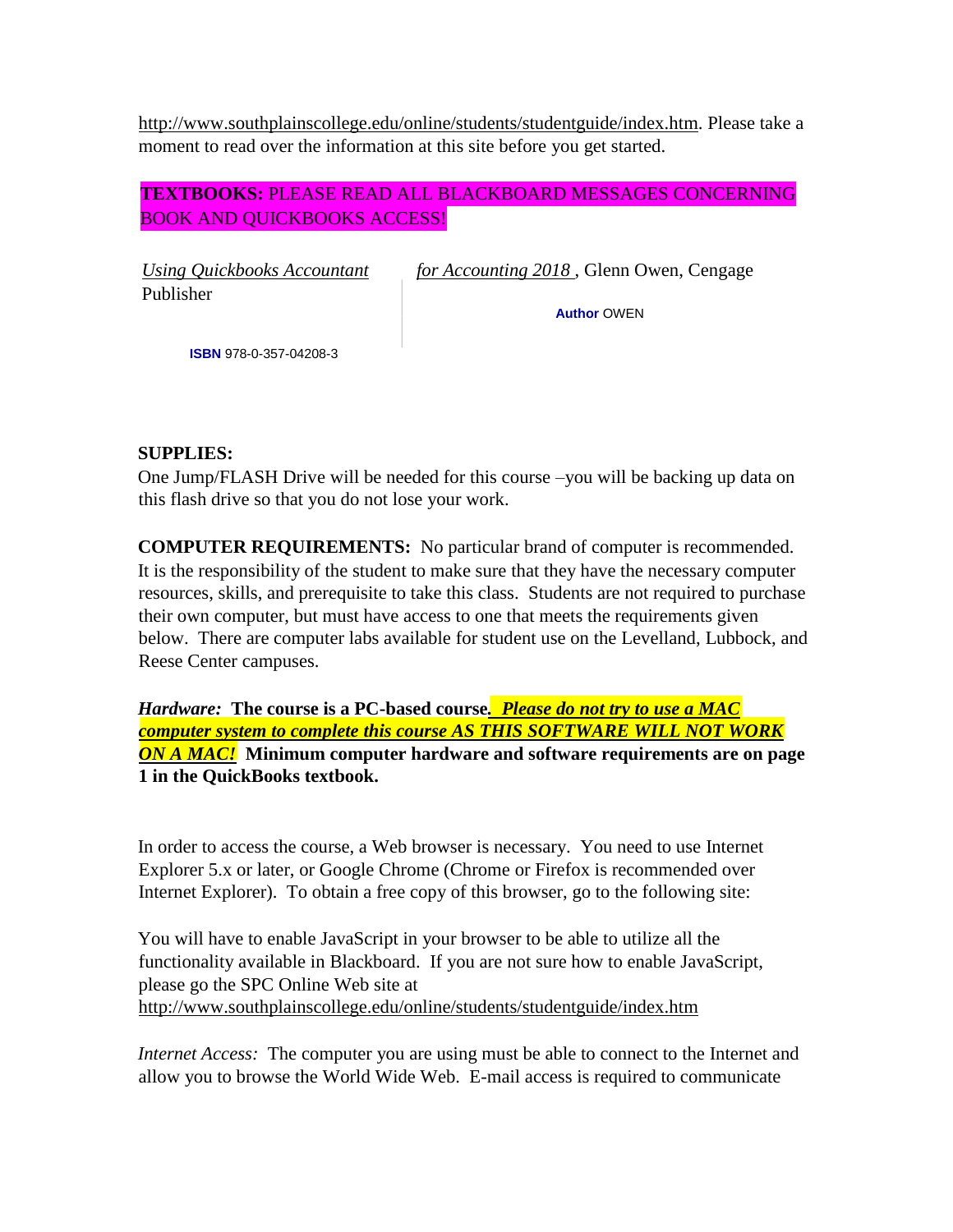with your instructor. To test for the ability to browse the Web, a computer must be able to visit these four sites:

[http://www.southplainscollege.edu](http://www.southplainscollege.edu/)

<http://spc.blackboard.com/webct/entryPageIns.dowebct> [http://oe.quickbooks.com](http://oe.quickbooks.com/) <http://www.mhhe.com/yachtessentials4e>

Please test your computer to make sure that you can access all of these sites.

*Anti-virus Software:* Please make sure that your computer has an up-to-date anti-virus software program installed.

## **SPECIFIC COURSE INFORMATION AND REQUIREMENTS:**

**Attendance Policy**: Even though this is an online class, students still have to access the course on a regular basis. The Blackboard software used to manage this online course tracks student logins, tracking when and where the student has been in the course. Accessing this course on a regular basis is extremely important in order to meet the objectives of this course. You will feel more at ease with the materials if you stay in touch with what is going on. *Minimum log in for the course is at least two days per week.*

Withdrawal Policy: If for any reason the student is unable to complete the course requirements, it is *the student's responsibility to initiate their own withdrawal* by the last drop date for the semester. **The INSTRUCTOR IS NOT RESPONSIBLE FOR DROPPING YOU FROM THE COURSE!!**

**Grading Policy:** Your grade for this course will be based on the following points (subject to change):

| <b>Chapter Assignment Submissions</b> | 70% |
|---------------------------------------|-----|
| <b>Small Company Project</b>          | 15% |
| <b>Quickbooks Certification Exam</b>  | 15% |

Grading Scale: A=90-100; B=80-89; C=70-79; D=60-69; F=below 60

**Note:** A detailed Semester Schedule with assignments and due dates will be posted in the course on Blackboard as they become available. Please watch for announcements on due dates!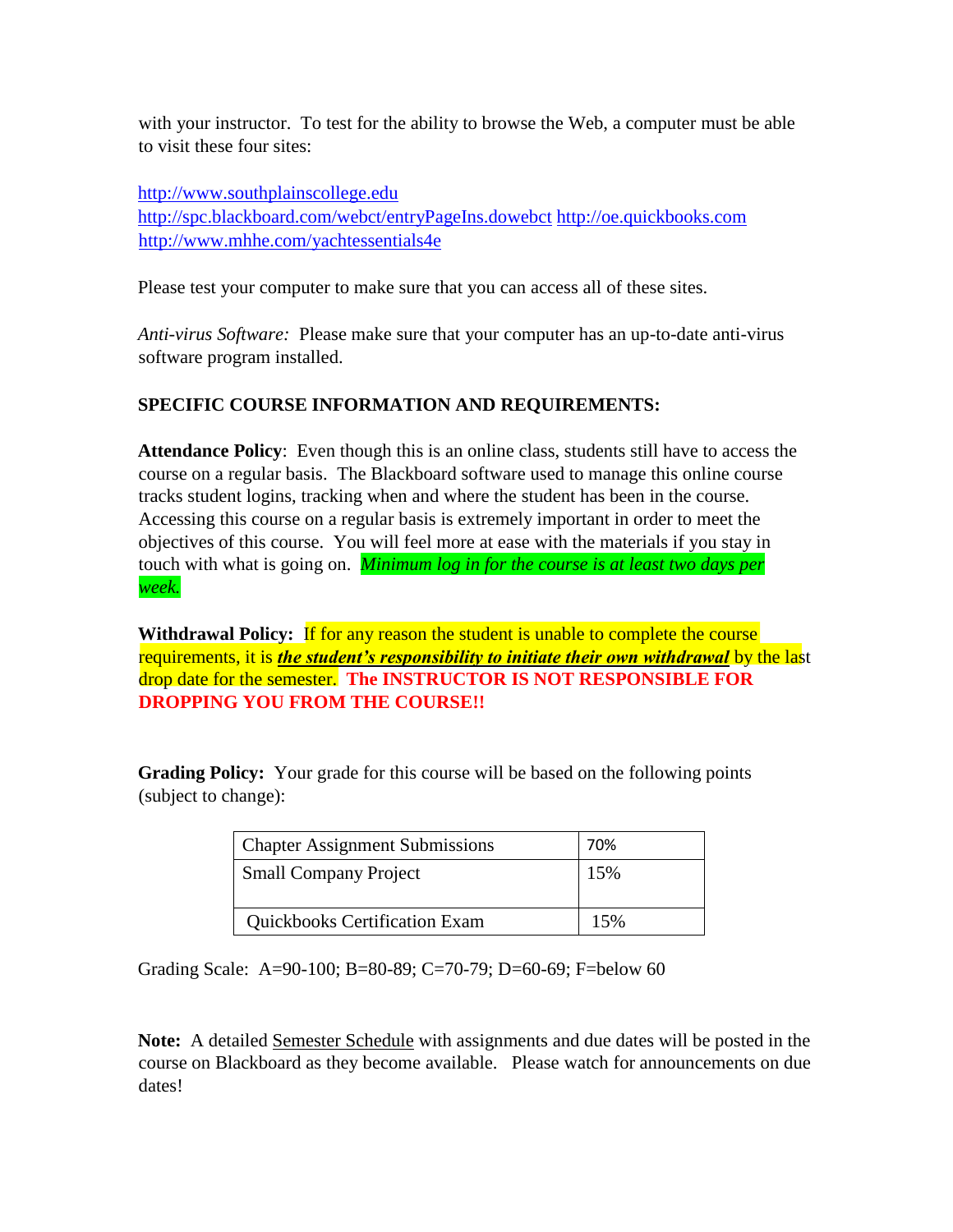**Open Computer Labs:** There is an Open Computer Lab located on the Levelland campus in the new Technology Center. It is available to all students Monday – Thursday from 8:00 a.m.  $-8:00$  p.m. and Friday from 8:00 a.m.  $-12:00$  p.m. Students wanting to use the computers at the Reese Center or the Lubbock Center will have to check with those campuses to determine their policy for open labs. You will not be allowed to download software to the computers in the lab!

**Technical Problems/Support:** If you are having computer problems, please resolve asap. Please remember that it is your responsibility to have a backup plan if your computer goes down. **Do not wait until it is a crisis situation. Do not wait until the last minute to turn assignments in, or you may have problems!** If you lose your assignments due to a bad flash drive, computer crash, or any other situation, there is nothing I can do about it. You need to make backup copies and have a backup plan in place. I am your source for help with academic and content related questions....I am unable to help you with your computer or any hardware issues you have!

## **OTHER POLICIES:**

**SCANS Competencies and Foundation Skills:** The Secretary's Commission on Achieving Necessary Skills (SCANS) was appointed by the Secretary of Labor to determine the skills that young people need to succeed in the world of work. The purpose is to encourage a high-performance economy characterized by high-skill, highwage employment. Introduction to Accounting Computerized Accounting includes the following SCANS competencies: C-1,2,3,4,5,6,7,8,9,10,11,14,15,16,17,18,19,20; F-1,3,4,5,7, 9,10,11,12,13; (Note: A complete list of SCANS Competencies and Foundation Skills may be obtained from the instructor.)

**Academic Integrity:** It is the aim of the faculty of South Plains College to foster a spirit of complete honesty and a high standard of integrity. The attempt of any student to present as his or her own any work which he or she has not honestly performed is regarded by the faculty and administration as a most serious offense and renders the offender liable to serious consequences, possibly suspension. Students should refer to the SPC General Catalog policy regarding consequences for cheating and plagiarism.

**Student Conduct:** Rules and regulations relating to the students at South Plains College are made with the view of protecting the best interests of the individual, the general welfare of the entire student body and the educational objectives of the college. A high standard of conduct is expected of all students. Students should refer to the SPC General Catalog policy regarding student conduct.

## **ACCOMMODATIONS:**

#### **Accommodations:**

Students with disabilities, including but not limited to physical, psychiatric, or learning disabilities, who wish to request accommodations in this class should notify the Disability Services Office early in the semester so that the appropriate arrangements may be made. In accordance with federal law, a student requesting accommodations must provide acceptable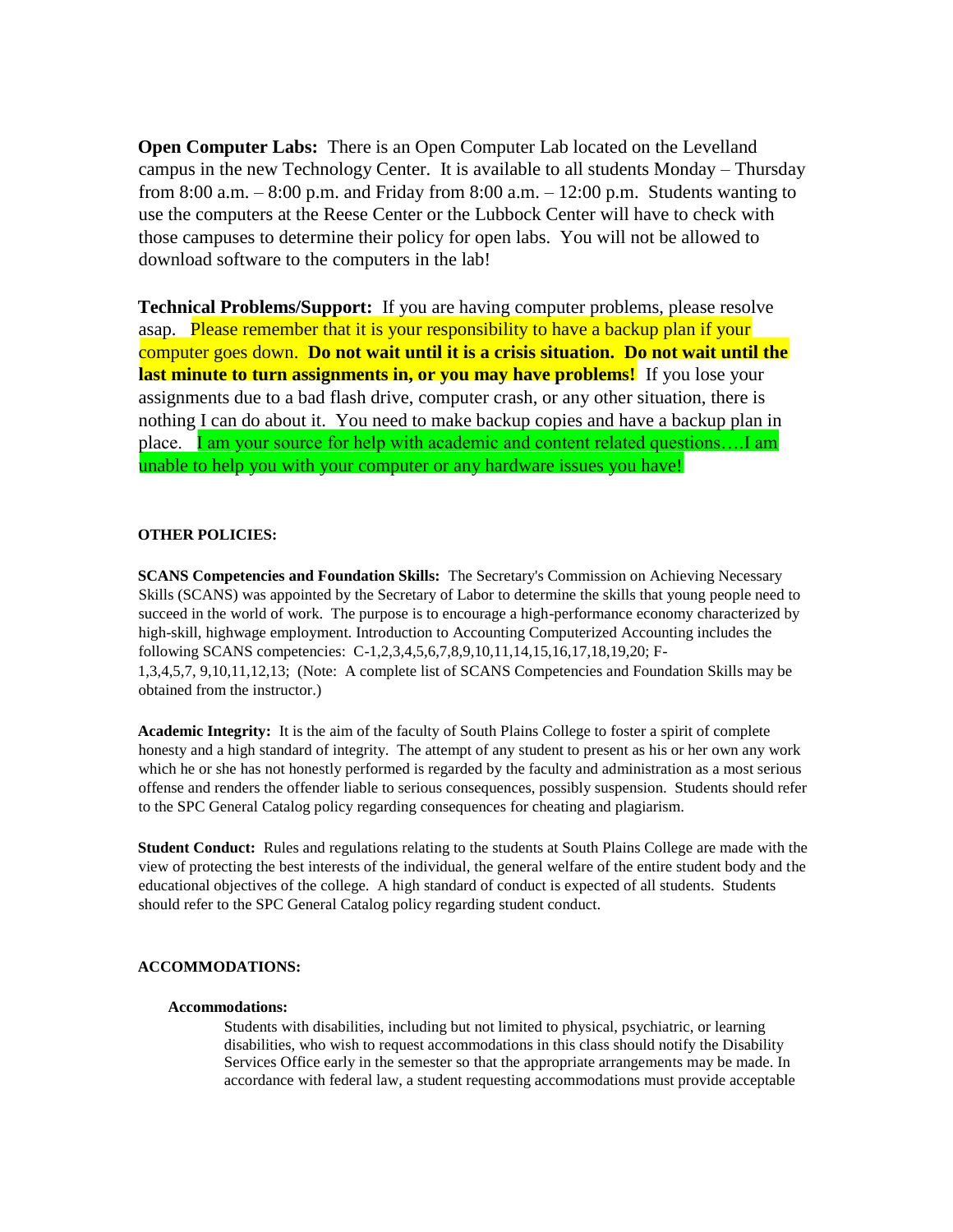documentation of his/her disability to the Disability Services Office. For more information, call or visit the Disability Services Office at Levelland Student Health & Wellness Center 806-716-2577, Reese Center (also covers the Lubbock Center) Building 8: 806-716-4675, Plainview Center Main Office: 806- 716-4302 or 806-296-9611, or the Health and Wellness main number at 806-716-2529.

#### **Diversity Statement**

In this class, the teacher will establish and support an environment that values and nurtures individual and group differences and encourages engagement and interaction. Understanding and respecting multiple experiences and perspectives will serve to challenge and stimulate all of us to learn about others, about the larger world and about ourselves. By promoting diversity and intellectual exchange, we will not only mirror society as it is, but also model society as it should and can be.

#### **Disabilities Statement**

Students with disabilities, including but not limited to physical, psychiatric, or learning disabilities, who wish to request accommodations in this class should notify the Disability Services Office early in the semester so that the appropriate arrangements may be made. In accordance with federal law, a student requesting accommodations must provide acceptable documentation of his/her disability to the Disability Services Office. For more information, call or visit the Disability Services Office at Levelland (Student Health & Wellness Office) 806-716-2577, Reese Center (Building 8) 806-716-4675, or Plainview Center (Main Office) 806-716-4302 or 806-296-9611.

#### **Non-Discrimination Statement**

South Plains College does not discriminate on the basis of race, color, national origin, sex, disability or age in its programs and activities. The following person has been designated to handle inquiries regarding the non-discrimination policies: Vice President for Student Affairs, South Plains College, 1401 College Avenue, Box 5, Levelland, TX 79336. Phone number 806-716-2360.

#### **Title IX Pregnancy Accommodations Statement**

If you are pregnant, or have given birth within six months, Under Title IX you have a right to reasonable accommodations to help continue your education. To activate accommodations you must submit a Title IX pregnancy accommodations request, along with specific medical documentation, to the Director of Health and Wellness. Once approved, notification will be sent to the student and instructors. It is the student's responsibility to work with the instructor to arrange accommodations. Contact Chris Straface, Director of Health and Wellness at 806-716-2362 or email cstraface@southplainscollege.edu for assistance.

**Campus Concealed Carry**: Texas Senate Bill - 11 (Government Code 411.2031, et al.) authorizes the carrying of a concealed handgun in South Plains College buildings only by persons who have been issued and are in possession of a Texas License to Carry a Handgun. Qualified law enforcement officers or those who are otherwise authorized to carry a concealed handgun in the State of Texas are also permitted to do so. Pursuant to Penal Code (PC) 46.035 and South Plains College policy, license holders may not carry a concealed handgun in restricted locations. For a list of locations and Frequently Asked Questions, please refer to the Campus Carry page at: <http://www.southplainscollege.edu/campuscarry.php> Pursuant to PC 46.035, the open carrying of handguns is prohibited on all South Plains College campuses. Report violations to the College Police Department at 806-716-2396 or 9-1-1.

\*\*\*\*\*\*\*\*\*\*\*\*\*\*\*\*\*\*\*\*\*\*\*\*\*\*\*\*\*\*\*\*\*\*\*\*\*\*\*\*\*\*\*\*\*\*\*\*\*\*\*\*\*\*\*\*\*\*\*\*\*\*\*\*\*\*\*\*\*\*\*\*\*\*\*\*\*\*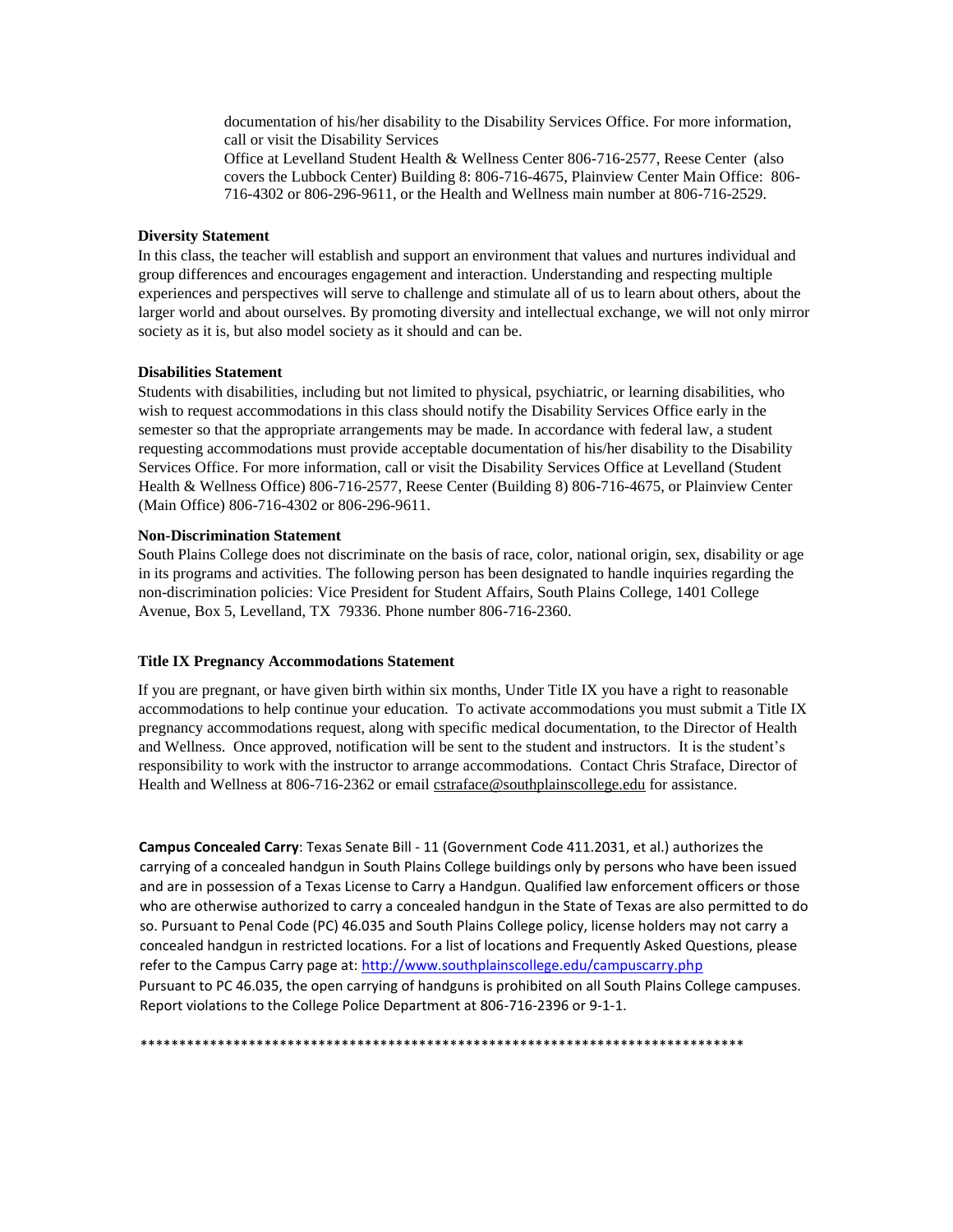If you are experiencing any of the following symptoms please do not attend class and either seek medical attention or get tested for COVID-19.

- · Cough, shortness of breath, difficulty breathing
- · Fever or chills
- · Muscles or body aches
- · Vomiting or diarrhea
- · New loss of taste and smell

Please also notify DeEtte Edens, BSN, RN, Associate Director of Health & Wellness, at dedens@southplainscollege.edu or 806-716-2376.

## **Course Learning Outcomes**

- 1. Develop the skills necessary to do general ledger computer accounting for service, merchandising, nonprofit, and manufacturing businesses.
- 2. Complete exercises using accounts payable, accounts receivable, invoicing, payroll, inventory, and job cost systems.
- 3. Complete the computer accounting cycle using QuickBooks's software.
- 4. Complete exercises to customize forms, online resources, and export data to a word processing program and Microsoft Excel.
- 5. Prepare financial statements and complete financial statement analysis.
- 6. Complete computer accounting projects that require designing service and merchandising businesses.

## SCANS COMPETENCIES

## **RESOURCES: Identifies, organizes, plans and allocates resources.**

C-1 **TIME**--Selects goal--relevant activities, ranks them, allocates time, and prepares and follows schedules. C-2 **MONEY**--Uses or prepares budgets, makes forecasts, keeps records, and makes adjustments to meet objectives C-3 **MATERIALS & FACILITIES**-Acquires, stores, allocates, and uses materials or space efficiently.

C-4 **HUMAN RESOURCES**--Assesses skills and distributes work accordingly, evaluates performances and provides feedback.

## **INFORMATION--Acquires and Uses**

**Information** C-5 Acquires and evaluates information.

### C-6 Organizes and maintains

information. C-7 Interprets and

communicates information. C-8

## Uses computers to Process information.

## **INTERPERSONAL--Works With Others**

C-9 Participates as members of a team and contributes to group effort.

- C-10 Teaches others new skills.
- C-11 Serves clients/customers--works to satisfy customer's expectations.